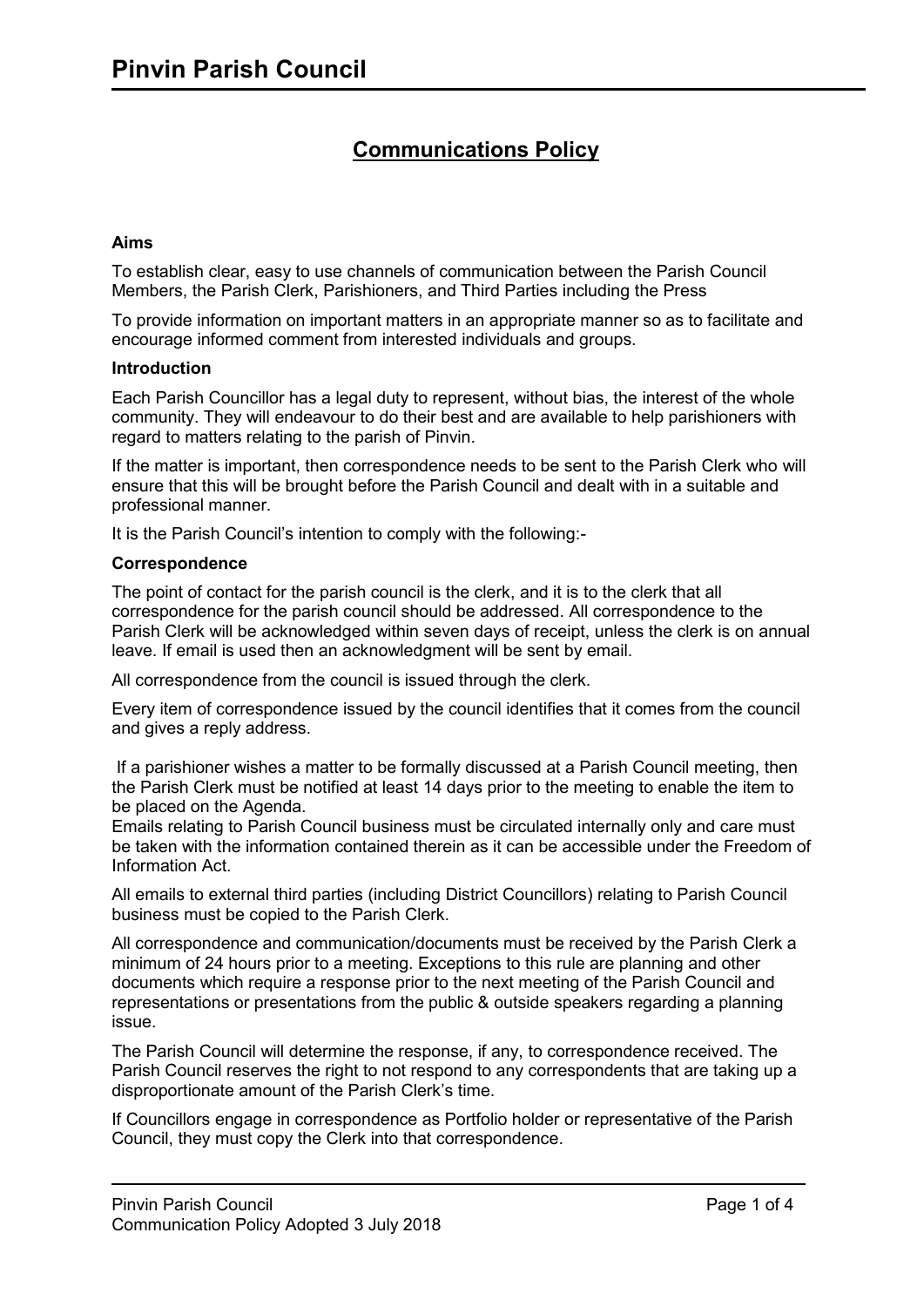Where correspondence from the clerk to a councillor is copied to another person, the addressee should be made aware that a copy is being forwarded to that other person (e.g. copy to XX).

In exception circumstances members of the public may keep their identity secret, but in normal circumstance the Council expects them to identify themselves, as a minimum providing a name and address; an e-mail address is not adequate.

## **Agenda Items for council, committees, sub-committees and working parties**

Agendas should be clear and concise. They should contain sufficient information to enable councillors to make an informed decision, and for the public to understand what matters are being considered and what decisions are to be taken at a meeting.

Items for information should be kept to a minimum on an agenda.

## **External Meetings**

Parish Councillors should provide notes or the formal minutes of any meetings that they attend on behalf of the Parish Council to the Clerk as soon as practicable so that they may be distributed to all Councillors.

### **Communications with the press and public**

For official communications on behalf of WPC, normally only the Clerk and Chair are given the authority to issue press releases and comments to the local media. All Councillors must refer any press enquiries to the Chair or Clerk, unless express permission has been given by the Chair of Full Council or a sub-committee, for the Councillor to speak to the press on a specific issue. Where Councillors provide such statements (verbal or written) the Clerk must be informed of their content as soon as possible.

Councillors may make comments to the press in a personal capacity.

If councillors receive a complaint from a member of the public about the council's administration or its procedures this should be dealt with under the council's adopted complaints procedure. This procedure does not cover complaints about the conduct of a member of the parish/town council.

## **Councillor correspondence to external parties**

The clerk should be sending most of the council's correspondence. If a councillor writes to other bodies, he or she should make it clear that it is written in their official capacity and has been authorised by the parish council.

A copy of all outgoing correspondence relating to the council or a councillor's role within it, should be sent to the clerk, and it be noted on the correspondence, e.g. "copy to the clerk" so that the recipient is aware that the clerk has been advised.

## **Communications with parish council staff**

No individual councillor, regardless of whether or not they are the chair of the council, the chair of a committee or other meeting may give instructions to the clerk or to another employee which are inconsistent or conflict with council decisions or arrangements for delegated power.

Telephone calls should be appropriate to the work of the parish council.

## **E-mails:**

• Instant replies should not be expected from the clerk; reasons for urgency should be stated;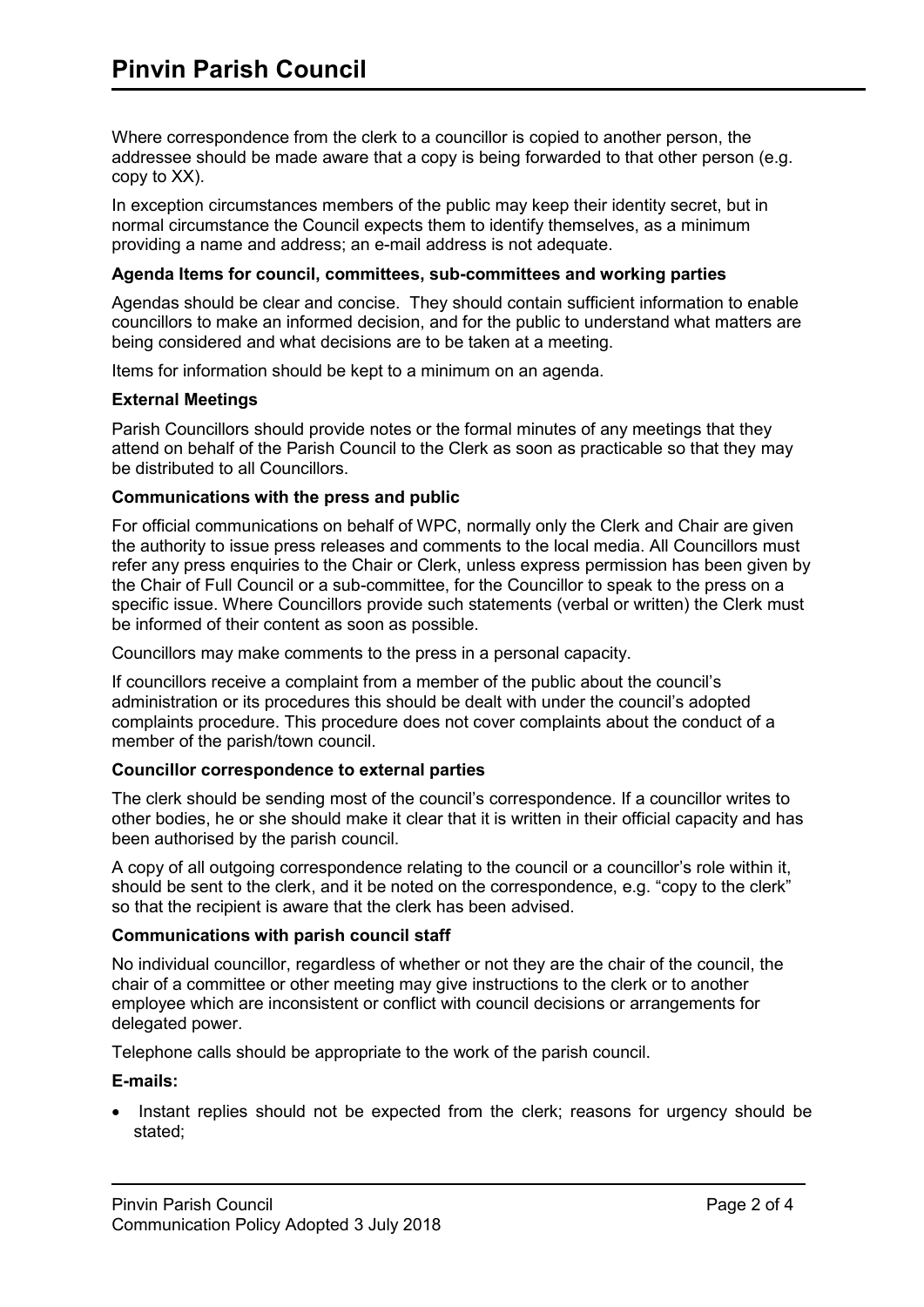- Information to councillors should normally be directed via the clerk;
- E-mails from councillors to external parties should be copied to the clerk;
- Councillors should acknowledge their e-mails when requested to do so.

## **SOCIAL NETWORKING (Twitter, Facebook etc.):**

Members of staff or councillors using social networking through their personal or professional lives must not comment on the activities of the Parish Council to ensure that the Code of Conduct is not breached.